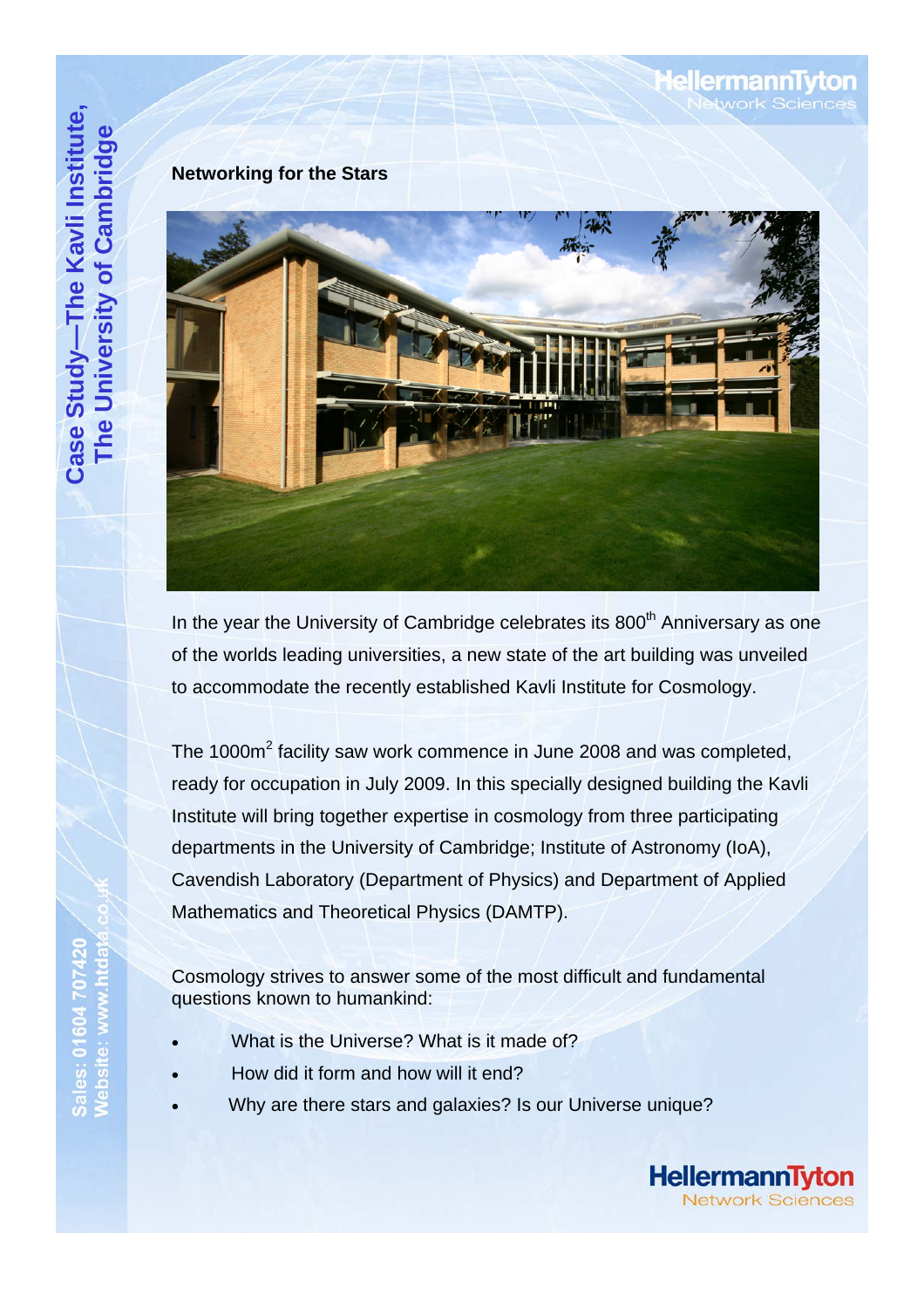#### **State-Of-The-Art Infrastructure**

The University of Cambridge approach to a new building specification, particularly where network infrastructure is concerned, is to specify the latest and best performing products available. In this project the specification was the HellermannTyton Cat6A offering, Deca<sup>10</sup>. At the time of specification, the Cat6A standard had recently been ratified and therefore offered the best performing copper solution, with the capability of delivering 10 gigabit bandwidth.

NetX were the company chosen to carry out the network installation at the new Kavli Institute building. Roger Moore, Managing Director of NetX comments "We have 13 years experience of servicing the education sector and are an approved System Installer for HellermannTyton. We've worked on a number of projects for different University departments and colleges."

NetX are a Cambridge based cabling specialist with 20 employees. Their portfolio of projects spans a wide range of different projects from commercial office buildings to educational institutions including a large number of schools and universities. Roger Moore adds "NetX have been installing copper and fibre optic cabling for the University for over 13 years and we have the skill and capacity to install the highest performing structured cabling systems. For the Kavli Institute, HellermanTyton's Cat6A Deca10 system was the specified system and being an authorised System Installer, we are also able to offer the 25 year system warranty."

**HellermannTy** 

**ellermannT** 

etwork Science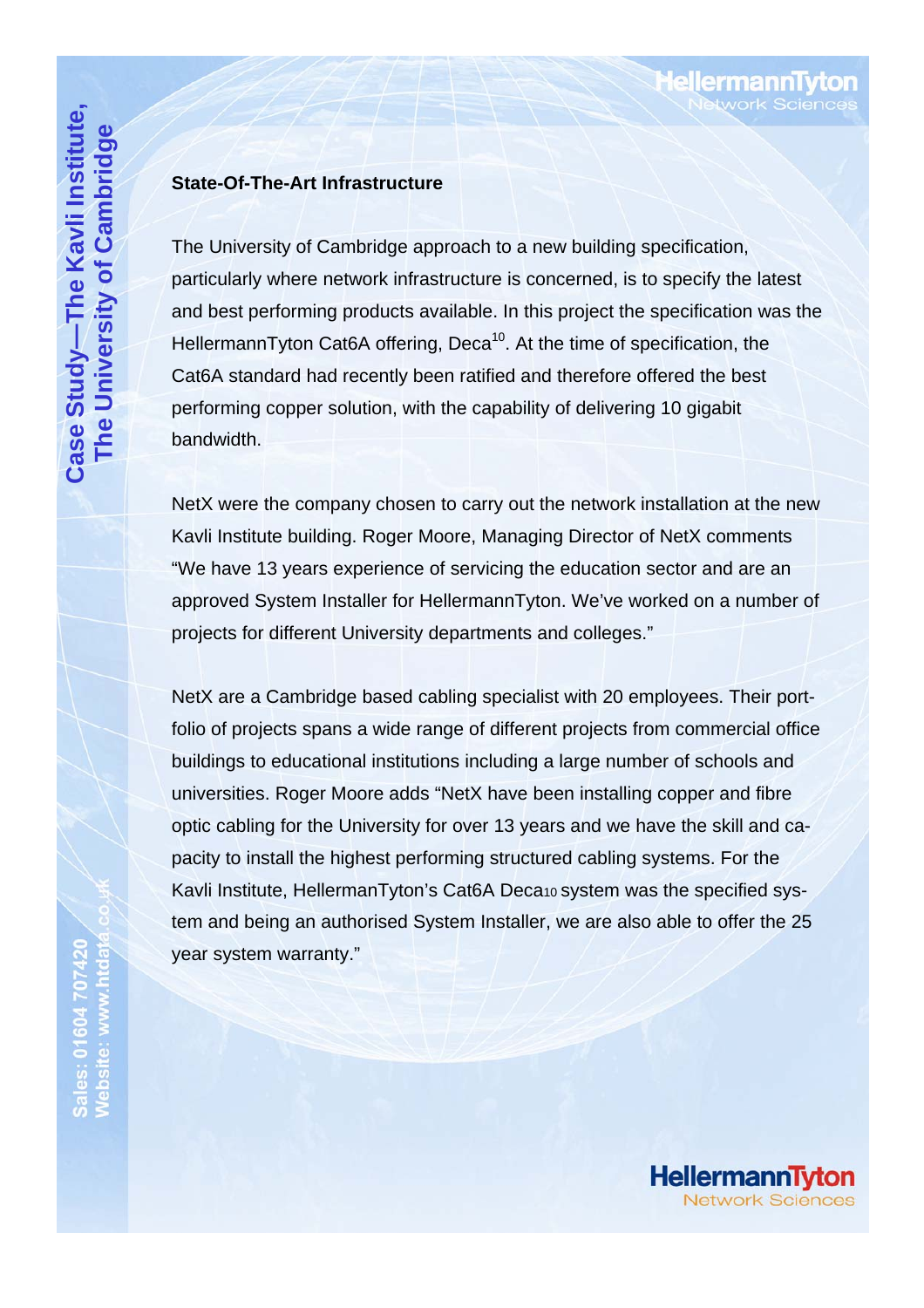### **All Systems Go**

The installation was a 300 point, comms room to the desk installation for a cutting edge research and theoretical study facility. The requirement was a Cat6A infrastructure with fibre connectivity back to the university network.

HellermannTyton's Cat6A Deca<sup>10</sup> field terminated system comprises three main components; the shielded keystone jack, S-Foil shielded cable and patch panel. The Deca<sup>10</sup> system provides complete shielding, eliminating alien crosstalk and guaranteeing superior 10G performance and connectivity.

The keystone is terminated to the cable using HellermannTyton's specially designed tool. The tool has been designed to give the user an ergonomic, easy to use tool that ensures a quality termination by trimming and terminating all cores 8 cores in one single, smooth action.

The 'S' foil cable has been designed to use less foil compared to a standard Pimf (Pair in metal foil) style cable that is constructed with 4 separate shields. The 'S' foil insulates the pairs from each other using only 2 foils. This makes the cable easier to work with as the foil can be removed much quicker and therefore improving termination time.

With a keystone terminated to the end of each cable, at the comms room the keystone snaps easily into the Deca<sup>10</sup> patch panel, designed with  $24$ individual springs to ensure the continuation of the shielded system. At the desk the keystone snaps into the HellermannTyton angled module, presenting an RJ45 outlet for access to the university network.



**Hellermann1**